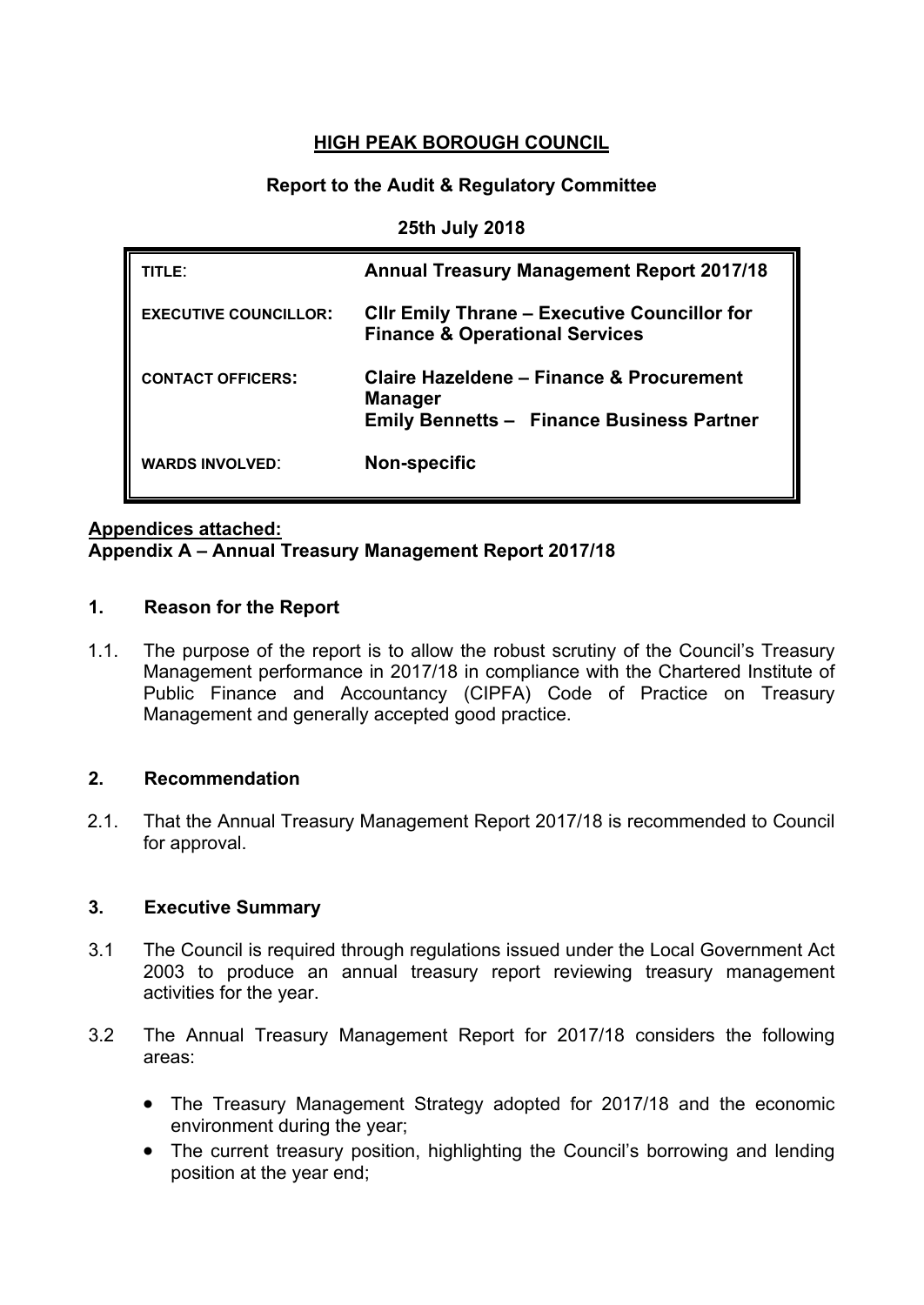- The Council's capital expenditure, overall borrowing need and borrowing outturn during 2017/18;
- Performance measurements, which look at the returns achieved during the year by the Council on its overall investments;
- The Council's investment portfolio, which sets out how and where the Council has invested its money during the year;
- The interest yield for 2017/18; and
- Compliance with prudential indicators, showing the outturn against those Indicators formally adopted in the 2017/18 Treasury Management Strategy.
- 3.3 The main headlines include:
	- Capital expenditure in 2017/18 totalled £6.5 million. This created a borrowing requirement of £2.6 million wholly applicable to General Fund capital expenditure.
	- Total debt at 31st March 2018 amounted to £72 million including loans from Public Works Loan Board (PWLB), market loans, local authority loans and finance lease arrangements.
	- There were no loan maturities during the year; no new external borrowing took place; nor was there any debt rescheduling.
	- Overall borrowing costs were £45,000 underspent against the budget as refinancing of maturing loans from the previous year and new borrowing was anticipated during the year, whereas internal borrowing was used instead. This was split between the General Fund (£30,000 overspend) and HRA (£75,000 underspend).
	- The average daily investment during 2017/18 was £18.7 million invested with a total of 10 institutions, yielding £92,249 in investment income. There was a surplus achieved against the investment income budget of £27,529 as rates improved following the return in the Bank of England Base Rate to 0.50% in November 2017.
	- The average return achieved by the Council on its investment portfolio for the year was 0.49%, which compares favourably to short-term industry benchmarks.
	- Year-end investments totalled £13.7 million all managed by the Council's Treasury Management Team.
	- The outturn against the treasury and prudential indicators set within the Treasury Strategy 2017/18 is shown in Annex B.

#### **4. How this report links to Corporate Priorities**

4.1. An effective Treasury Management function is critical in safeguarding and effectively managing the financial resources at the Council's disposal. Sufficient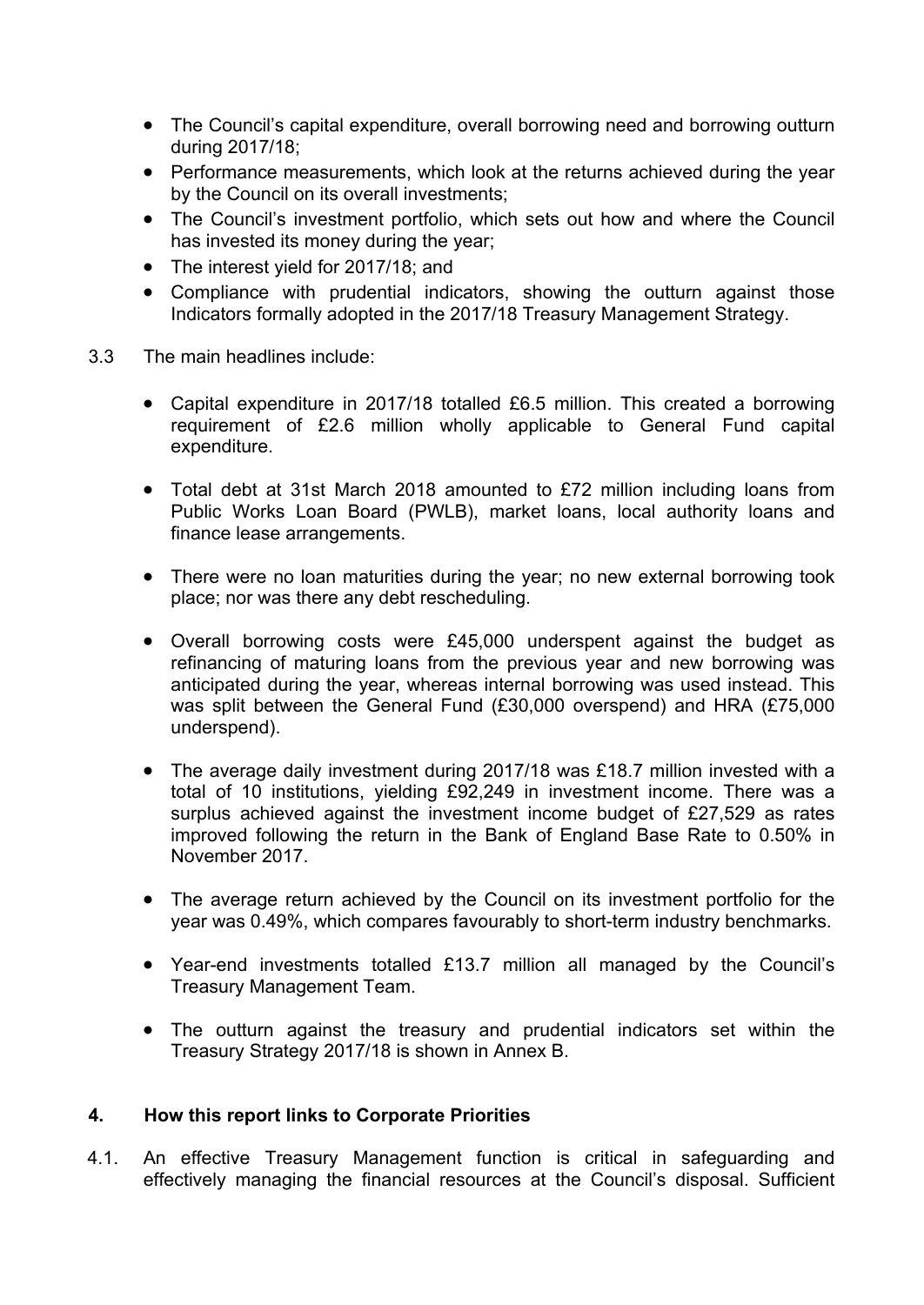financial resources are required to deliver and underpin the Council's main priorities.

#### **5. Options**

5.1. This report sets out the treasury management position for High Peak Borough Council for 2017/18. As such it is a statement of fact and there are no options to consider.

#### **6. Implications**

- 6.1. Community Safety (Crime and Disorder Act 1998) None
- 6.2. Workforce None
- 6.3. Equality and Diversity/ Equality Impact Assessment This report has been prepared in accordance with the Council's Diversity and Equality Policies.
- 6.4. Financial Considerations Included throughout the report.
- 6.5. Legal None
- 6.6. Sustainability None
- 6.7. Internal and External Consultation None
- 6.8. Risk Assessment

There are a number of inherent financial risks associated with Treasury Management activity, not least the potential for loss of interest and/ or deposits. For this reason, the Council engages the services of external Treasury Management advisors, Link Asset Services ('Link').

Investment and borrowing decisions are made in accordance with the Council's formally adopted Treasury Management Strategy. That strategy includes a number of risk management features such as the overriding priority that security of deposit takes precedence over return on investment.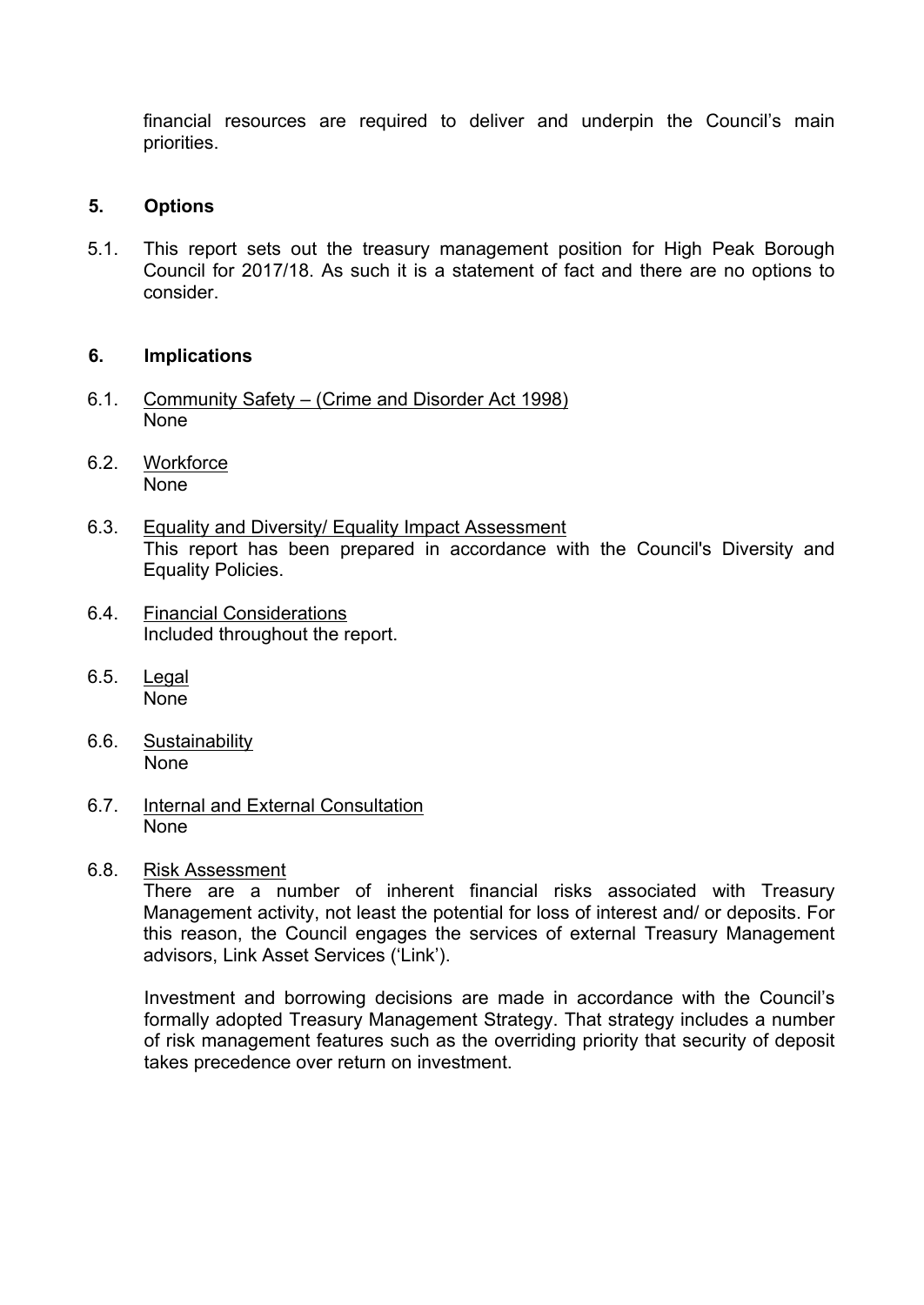#### **ANDREW P STOKES Executive Director (Transformation) & Chief Finance Officer**

#### **Background Papers Location Contacts**

'Treasury Management Strategy Statement 2017/18' Audit & Regulatory Committee Feb 17

'Treasury Management – Governance and Scrutiny Arrangements' Audit & Regulatory Committee Sept 09 Finance and Procurement, Town Hall, Buxton

Claire Hazeldene Finance & Procurement Manager Tel. 01538 395400 Ext. 4191

Emily Bennetts Finance Business Partner Tel. 01538 395400 Ext. 4186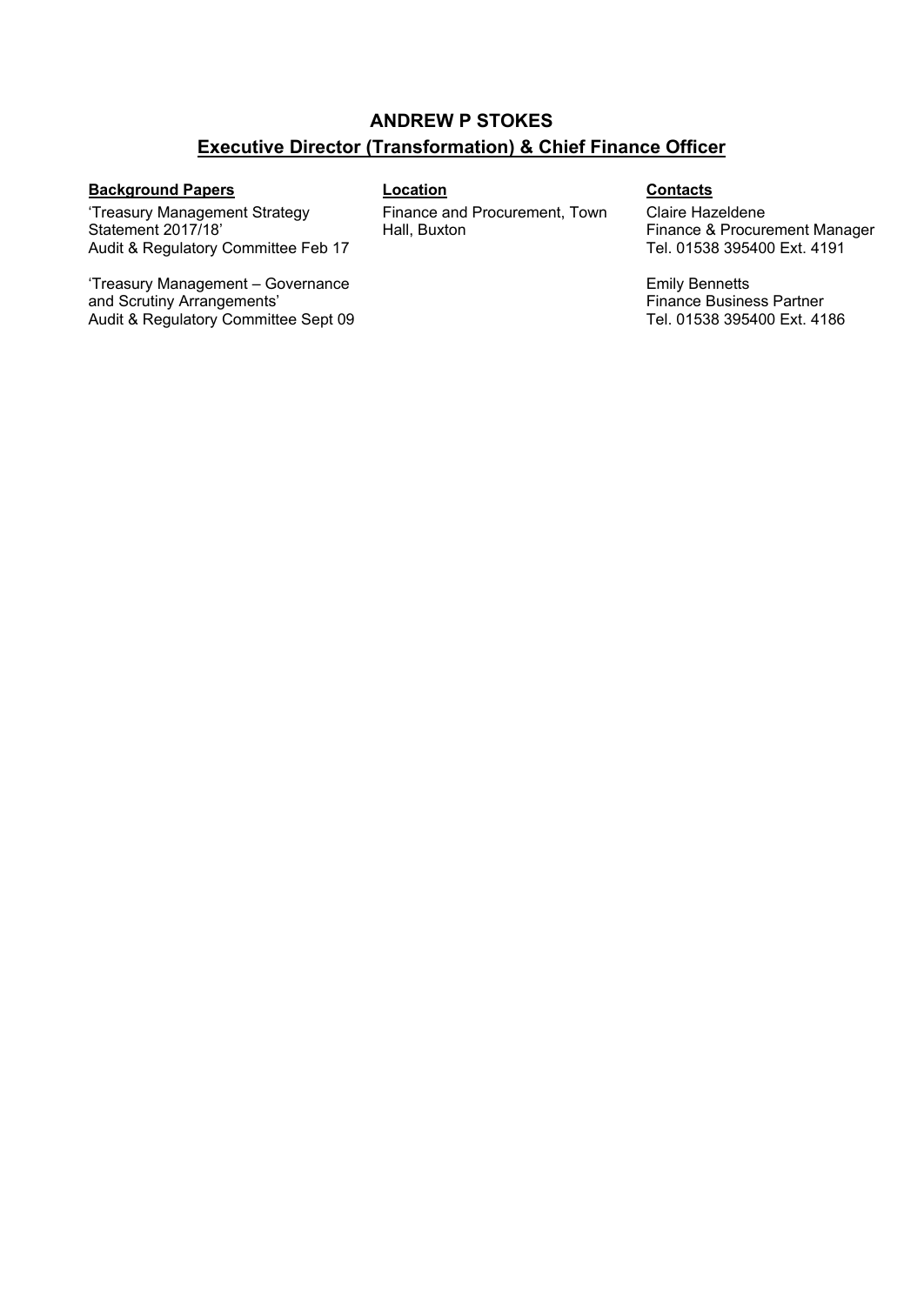**APPENDIX A**



## **Annual Treasury Management Report**

# **2017/18**

**July 2018**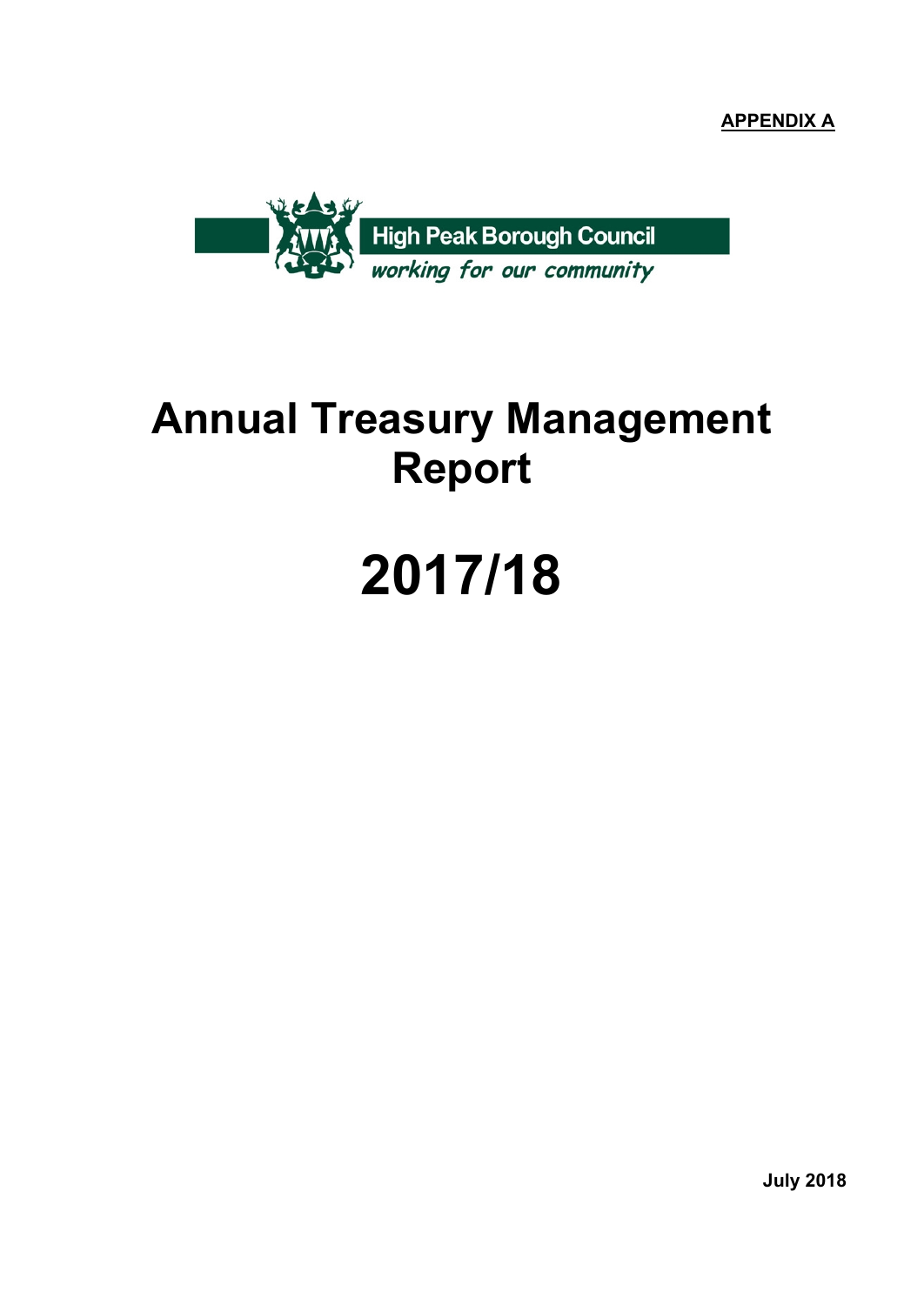#### **1. Introduction and Background**

- 1.1 The Council is required through regulations issued under the Local Government Act 2003 to produce an annual treasury report reviewing treasury management activities and the outturn against prudential and treasury indicators for 2017/18. This report meets the requirements of the Chartered Institute of Public Finance and Accountancy (CIPFA) Code of Practice on Treasury Management (the Code) and the CIPFA Prudential Code for Capital Finance in Local Authorities (the Prudential Code).
- 1.2 The regulatory environment places responsibility on Members for the review and scrutiny of Treasury Management policy and activities. This report provides details of the outturn position for treasury activities and highlights compliance with the Council's policies previously approved by Members.
- 1.3 This report covers:
	- Strategy for 2017/18
	- Economy in 2017/18
	- The Council's treasury position as at 31st March 2018
	- Capital Expenditure and the Overall Borrowing Need
	- Borrowing Outturn
	- Investment Performance
	- Investment Portfolio & Yield
	- Compliance with Prudential Indicators

#### **2. The 2017/18 Treasury Management Strategy**

- 2.1 The 2017/18 Treasury Strategy anticipated that there would be no change in Bank Rate during the year while the UK negotiated terms for withdrawal from the EU, though acknowledged that other factors could bring the pace and timing of increases forward.
- 2.2 Volatility in rates and an overall balance of risks was expected to continue to the downside throughout the year as external influences weigh on the UK.

#### **3. Economic Conditions 2017/18**

- 3.1 The outcome of the EU referendum lead to pessimistic outlooks and economic forecasts which had the consequence of the Bank of England cutting the base rate to 0.25% in August 2016. However, during 2017 there was a major shift in expectations in financial markets of how soon base rate would begin to rise based on economic data throughout the year. The Monetary Policy Committee (MPC) meeting in September 2017 significantly changed the tone of forecasts; from which followed the withdrawal of the emergency rate cut to return base rate to 0.50% in November 2017.
- 3.2 The more positive tone and forecasts resulted in investment rates improving at the end of the year, with borrowing rates reacting similarly.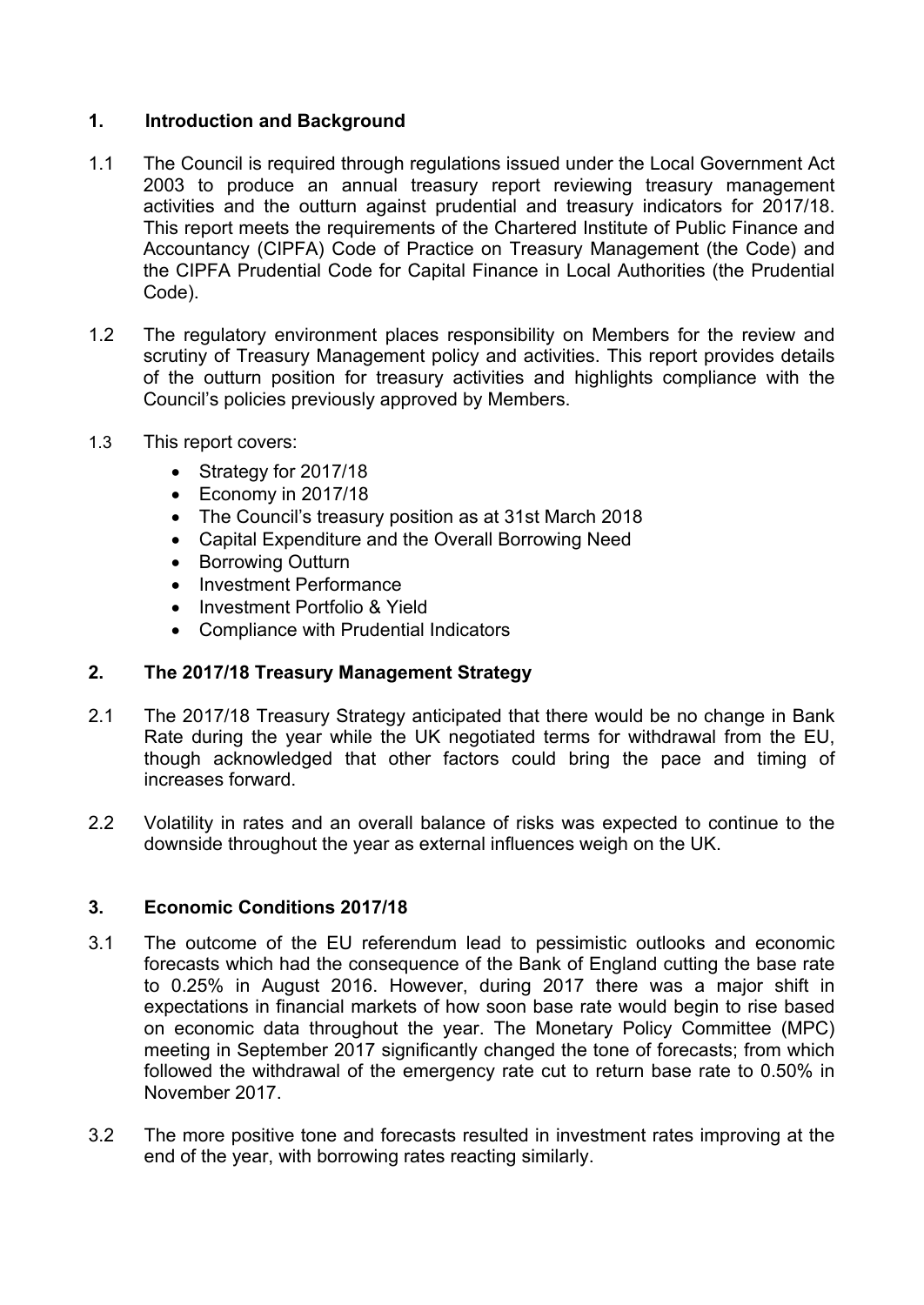#### **4 The Current Treasury Position**

| 4.1 | The Council's debt and investment position at the beginning and the end of the |
|-----|--------------------------------------------------------------------------------|
|     | 2017/18 financial year was as follows:                                         |

|                                  | 2016/17                      |                    | 2017/18                      |                    |  |
|----------------------------------|------------------------------|--------------------|------------------------------|--------------------|--|
|                                  | 31st March<br>2017 Principal | <b>Rate/Return</b> | 31st March<br>2018 Principal | <b>Rate/Return</b> |  |
| <b>External Borrowing</b>        |                              |                    |                              |                    |  |
| Public Works Loan Board          | £54,025,404                  | 3.76%              | £54,025,404                  | 3.76%              |  |
| <b>Market Loans</b>              | £12,800,000                  | 4.57%              | £12,800,000                  | 4.57%              |  |
| <b>Local Authority Loans</b>     | £5,000,000                   | 2.50%              | £5,000,000                   | 2.50%              |  |
| <b>Finance Lease Liabilities</b> | £410,899                     | n/a                | £286,492                     | n/a                |  |
| <b>Total Debt</b>                | £72,236,303                  | 3.80%              | £72,111,896                  | 3.80%              |  |
| Investments                      |                              |                    |                              |                    |  |
| In-House                         | £13,715,031                  | 0.51%              | £13,747,417                  | 0.49%              |  |
| Total Investments*               | £13,715,031                  | 0.51%              | £13,747,417                  | 0.49%              |  |

*\* includes funds held in the Council's main bank account (NatWest)*

#### **5. The Council's Capital Expenditure & Borrowing Requirement 2017/18**

- 5.1 The Council undertakes capital expenditure on long-term assets. These activities may either be financed:
	- through the application of capital or revenue resources (including capital receipts, capital grants, revenue contributions etc.); or
	- by external borrowing, where there is insufficient internal resource or where a decision is taken to finance expenditure externally.
- 5.2 Capital expenditure constitutes one of the required prudential indicators. The table below shows actual capital expenditure for 2017/18 and how this was financed:

|                                                                       | 2017/18 Projected<br><b>Outturn (£)</b> |
|-----------------------------------------------------------------------|-----------------------------------------|
| <b>General Fund Capital Expenditure</b>                               | 3,347,796                               |
| <b>HRA Capital Expenditure</b>                                        | 3,124,879                               |
| <b>Total</b>                                                          | 6,472,675                               |
| Resourced by:                                                         |                                         |
| Capital receipts                                                      | 715,944                                 |
| Capital grants & contributions                                        | 376,176                                 |
| <b>Reserve Funding</b>                                                | 2,056,762                               |
| <b>HRA Contribution</b>                                               | 716,705                                 |
| Unfinanced in year capital expenditure<br>(Underlying Need to Borrow) | 2,607,088                               |

- 5.3 The Council's underlying need to borrow for capital expenditure is termed the Capital Financing Requirement (CFR). It represents the 2017/18 unfinanced capital expenditure and prior years' unfinanced capital expenditure which has not yet been paid for.
- 5.4 The Treasury Strategy 2017/18 anticipated a £4,752,000 underlying borrowing requirement. The table above shows the provisional outturn as £2,607,088. The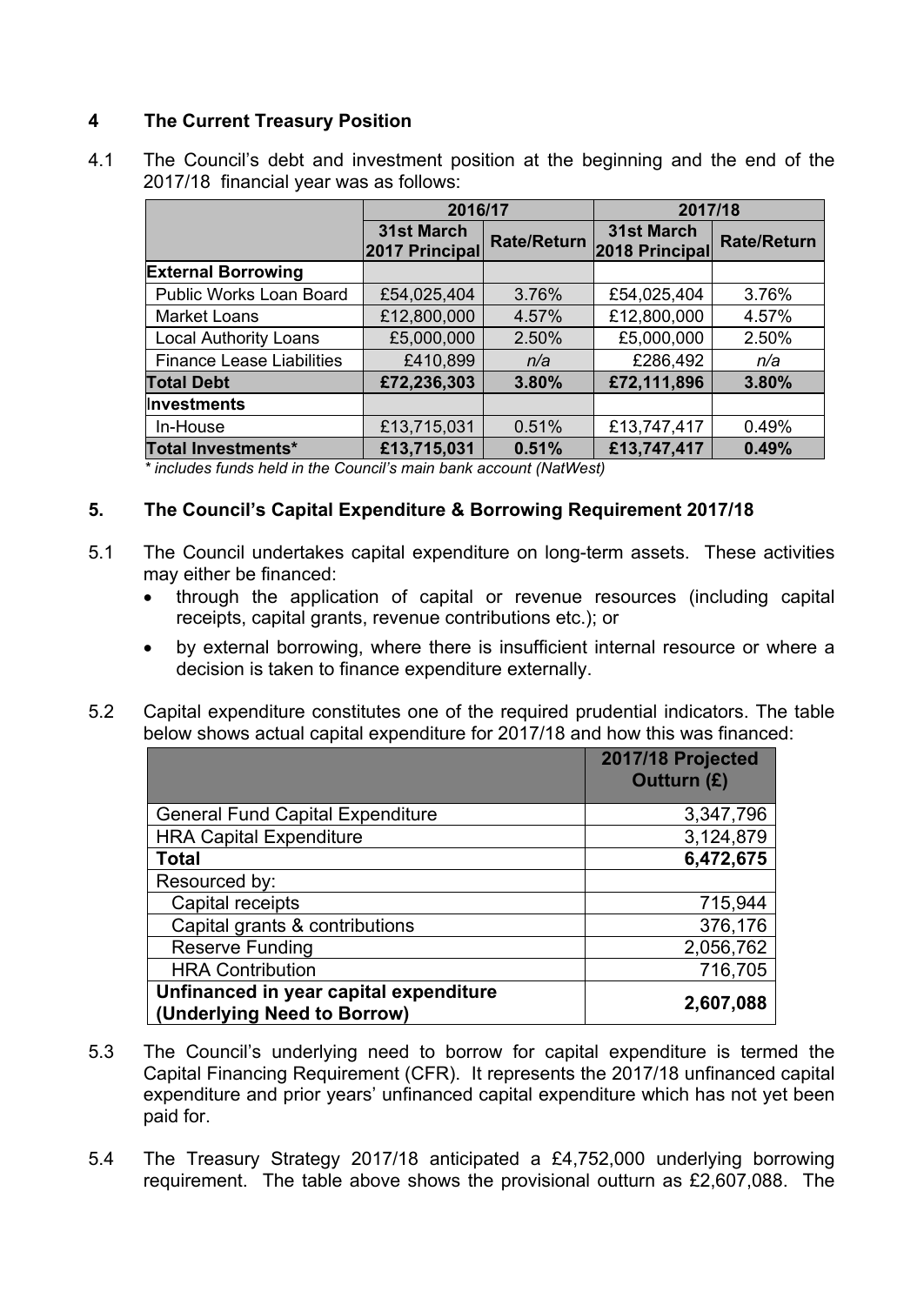difference is largely made up of the reprofiling of capital expenditure related to the Asset Management Programme into future years.

- 5.5 The Treasury Management team plans the Council's cash position to ensure sufficient cash is available to meet capital plans and cash flow requirements. This may be sourced through borrowing from external bodies (such as the Public Works Loan Board or the money markets), or utilising temporary cash resources within the Council.
- 5.6 The Council's underlying borrowing need (CFR) is not allowed to rise indefinitely. The Council is required to make an annual revenue charge, called the Minimum Revenue Provision (MRP) to reduce the CFR. This is effectively a repayment via revenue of the cumulative borrowing need.
- 5.7 The Council's overall CFR is shown below:

|                                               | 2017/18 Projected<br>Outturn (£) |
|-----------------------------------------------|----------------------------------|
| Opening balance (1 <sup>st</sup> April 2017)  | 78,783,107                       |
| Add unfinanced capital expenditure            | 2,607,088                        |
| Less MRP and repayment of finance leases      | (2,084,974)                      |
| Closing balance (31 <sup>st</sup> March 2018) | 79,305,221                       |

- 5.8 Borrowing activity is constrained by prudential indicators for the CFR and the Authorised Borrowing Limit. In order to ensure that borrowing levels are prudent over the medium term, external borrowing must only be for a capital purpose – essentially this means that the Council is not borrowing to support revenue expenditure. Borrowing should not, except in the short-term, exceed the CFR for 2017/18 (plus expected changes to the CFR over 2018/19 and 2019/20). This indicator allows the Council some flexibility to borrow in advance of its immediate capital needs.
- 5.9 The table below highlights the Council's borrowing position against the CFR:

|                                      | 31st March<br>2018<br>Outturn £ | 31st March<br>2019<br><b>Projected £</b> | 31st March<br>2020<br><b>Projected £</b> |
|--------------------------------------|---------------------------------|------------------------------------------|------------------------------------------|
| <b>Borrowing position</b>            | 72,111,896                      | 75,106,175                               | 77,598,884                               |
| <b>Capital Financing Requirement</b> | 79,305,221                      | 80,106,553                               | 80,811,342                               |
| <b>Over / (Under) Borrowed</b>       | (7, 193, 325)                   | (5,000,378)                              | (3,212,458)                              |

5.10 The Council is in an 'under-borrowed' position of £7,193,325 as at 31st March 2018, therefore is complying with the prudential indicator.

#### **6 Borrowing Outturn**

6.1 No new external borrowing was taken during 2017/18; the £2,607,088 borrowing requirement was instead funded using internal resources available at the time.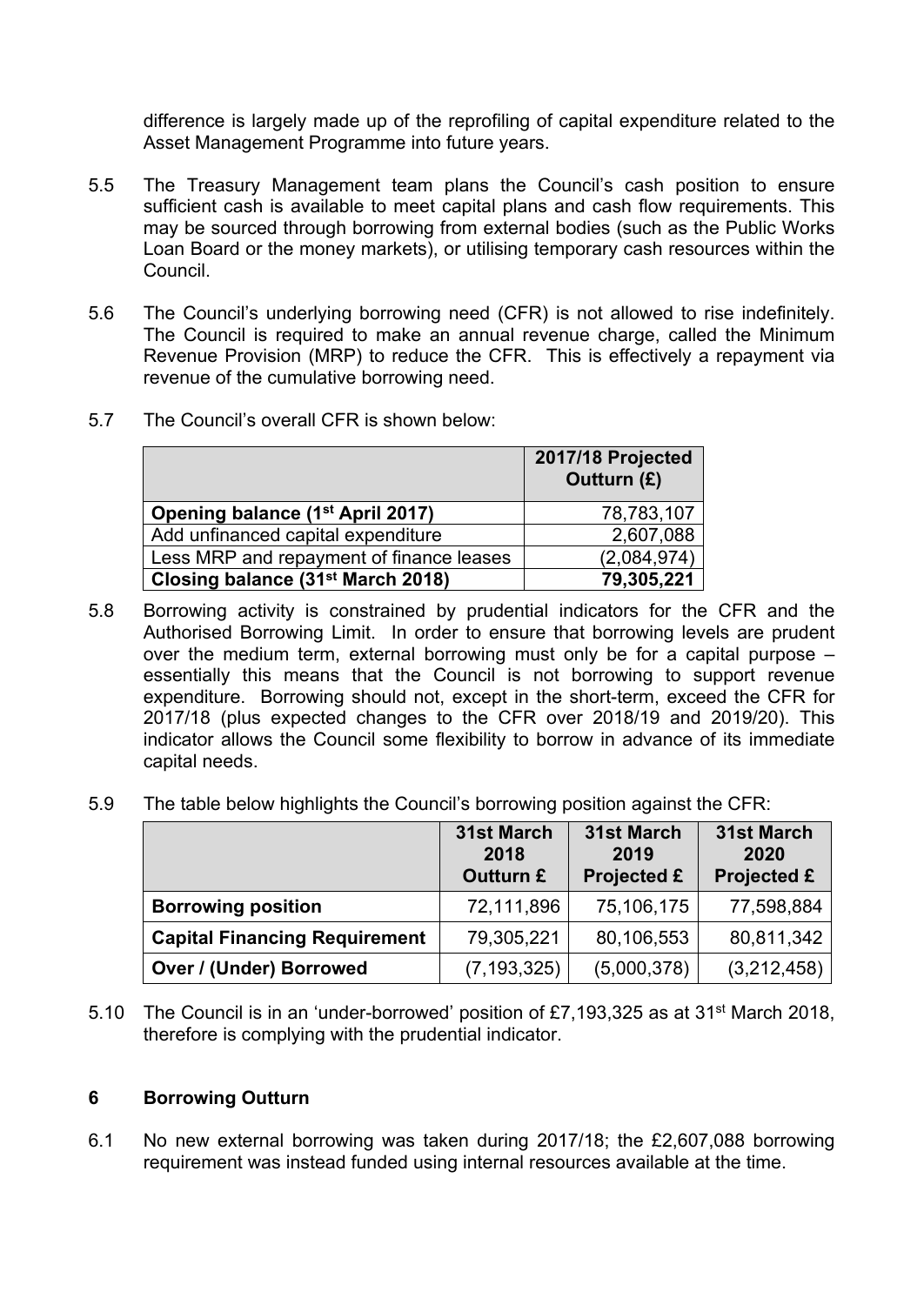- 6.2 There were no further maturities of existing loans during 2017/18, though it was anticipated in the Medium Term Financial Plan for 2017/18 that part of the maturities of £9,748,100 which occurred during 2016/17 would be refinanced during 2017/18. However cash reserves continued to be available to fund that balance internally during the year. There were no future maturing loans refinanced during the year.
- 6.3 Currently the cost of borrowing is greater than the interest income lost through reduced investment opportunities resulting from this internal borrowing. The treasury team continue to monitor this balance for the potential of borrowing interest rates increasing in the future.
- 6.4 The Council's level of external borrowing (excluding the finance lease arrangement) as at 31st March 2018 totalled £71,825,404 (approximately 70% HRA, 30% General Fund).
- 6.5 As a result of a smaller overall borrowing requirement in the year and the internal funding described above, the total borrowing costs achieved a saving of £45,000 against the budget. The overall cost is split between the General Fund and HRA under the one pool approach. As the HRA continues to make voluntary MRP of £1.249million and has not increased the underlying need to borrow, its share has reduced, therefore has achieved an underspend of £75,000 against its budget. There is an overspend of £30,000 against the general fund budget of £1,425,225.
- 6.6 Attention must be given to the maturity profile of the loans to ensure maturity dates are evenly spread and the Council is not exposed to a substantial re-financing requirement at any one time, when interest rates are high. The graph below illustrates the maturity profile of the current portfolio of loans.



NB: in accordance with guidance, the maturity date of LOBOS is deemed to be the next call date. Loans of £4.3m showing as 'less than 1 year' have a full maturity date of £1m 2023/24, £3.3m 2064/65.

6.7 The graph shows that there are fixed term loans of £5million maturing in 2018/19. Any potential refinancing of these is considered through the Medium Term Financial Plan forecasts.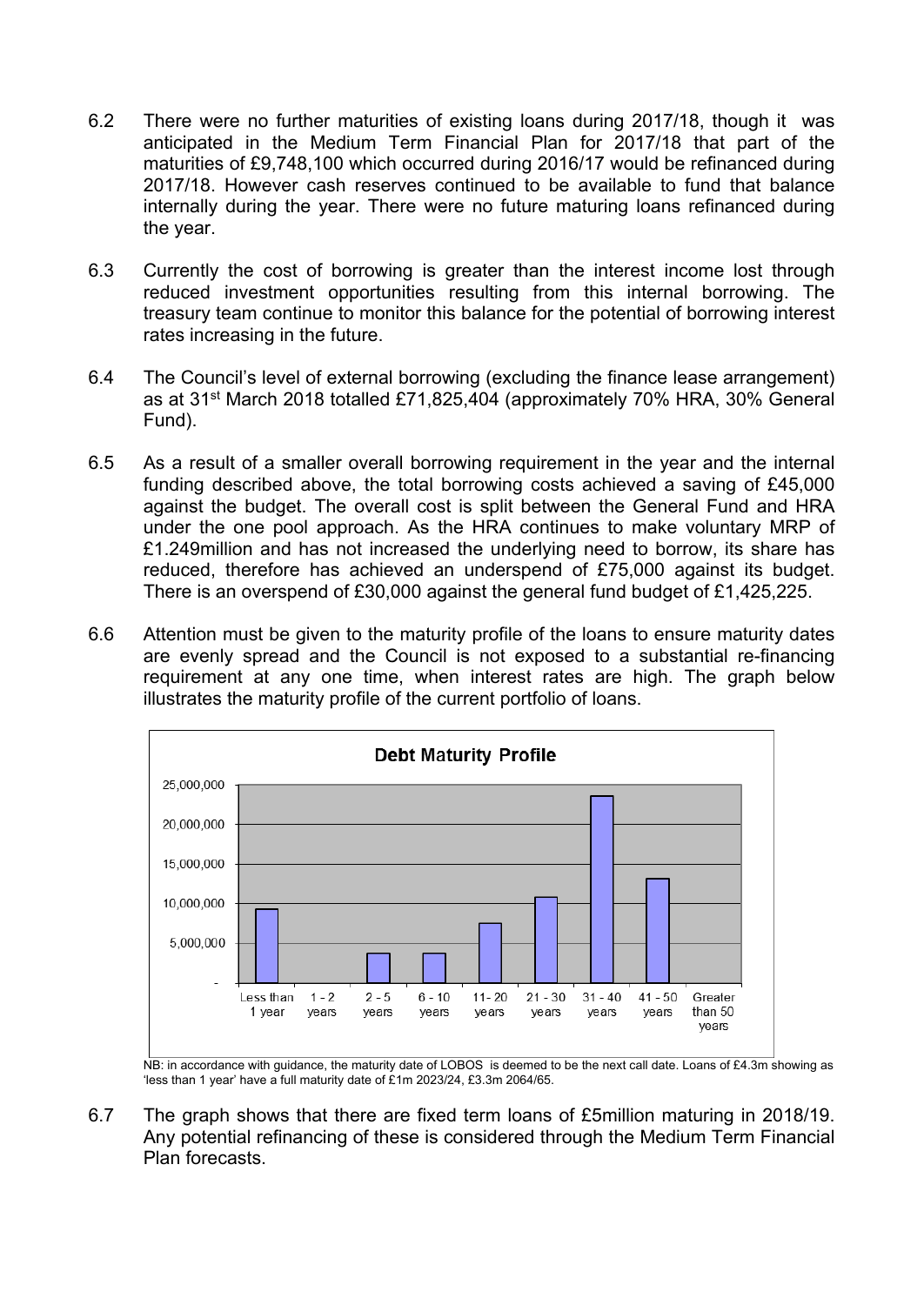- 6.8 Debt Rescheduling is the reorganisation of existing debt in such a way as to amend the debt repayments, reduce the principal sum borrowed, alter the degree of volatility of debt or vary the interest payable.
- 6.9 No debt rescheduling took place during 2017/18. Link advised that the premium the Council would expect to pay on early redemption would be higher than potential interest savings from debt rescheduling.

#### **7 Investment Performance**

- 7.1 The economic backdrop for the year underpins how the Council has performed with regard to maximising its investment return. Continued uncertainty in the aftermath of the 2008 financial crisis promoted a cautious approach, whereby investments would continue to be dominated by lower counterparty risk considerations, resulting in relatively low returns compared to borrowing rates.
- 7.2 The investment performance of the Treasury Management function is dependent upon a number of factors, including the size of available investment balances; the market interest rates available; the timing of capital spend; the restrictions placed on the Council by its approved Lending List.

| Comparator                             | Average<br><b>Rate Q1</b> | Average<br><b>Rate Q2</b> | <b>Average</b><br>Rate Q3 | Average<br><b>Rate Q4</b> | <b>Total</b><br>2017/18 |
|----------------------------------------|---------------------------|---------------------------|---------------------------|---------------------------|-------------------------|
| <b>HPBC Total</b>                      | 0.44%                     | 0.47%                     | 0.49%                     | 0.55%                     | 0.49%                   |
| HPBC Total Long-term (>364 days)       |                           |                           |                           |                           | $\blacksquare$          |
| HPBC Total Short-term (<364 days)      | 0.55%                     | 0.56%                     | 0.58%                     | 0.69%                     | 0.59%                   |
| HPBC Total Short-term (instant access) | 0.35%                     | 0.35%                     | 0.38%                     | 0.47%                     | 0.40%                   |
| <b>Link Benchmarks</b>                 |                           |                           |                           |                           |                         |
| *LIBID 7 Day Rate                      | 0.11%                     | 0.11%                     | 0.28%                     | 0.36%                     | 0.21%                   |
| *LIBID 3 Month Rate                    | 0.19%                     | 0.17%                     | 0.35%                     | $0.44\%$                  | 0.29%                   |
| *I IBID 6 Month Rate                   | 0.33%                     | 0.31%                     | $0.44\%$                  | 0.53%                     | 0.40%                   |
| *LIBID 12 Month Rate                   | 0.54%                     | 0.54%                     | 0.64%                     | 0.74%                     | 0.61%                   |
| Base Rate at the end of the period     | 0.25%                     | 0.25%                     | $0.50\%$                  | $0.50\%$                  | 0.50%                   |

7.3 The Council achieved an average interest rate of 0.49% on its investment portfolio. This compared favourably with market benchmarks as shown in the table below:

*\*LIBID (London Interbank Bid Rate)*

- 7.4 Most of the investment portfolio was held on a short-term basis (< 1 year) through 2017/18, in line with professional advice issued by Link. The Council continues to take advantage of the above market rates on offer to public bodies by partnationalised banks.
- 7.5 The return on fixed short term investments has fluctuated in during the year, initially dropping from the after effects of the reduction in Base Rate to 0.25% in August 2016, then regaining though increasing rates available after the return of Base Rate to 0.50% in November 2017.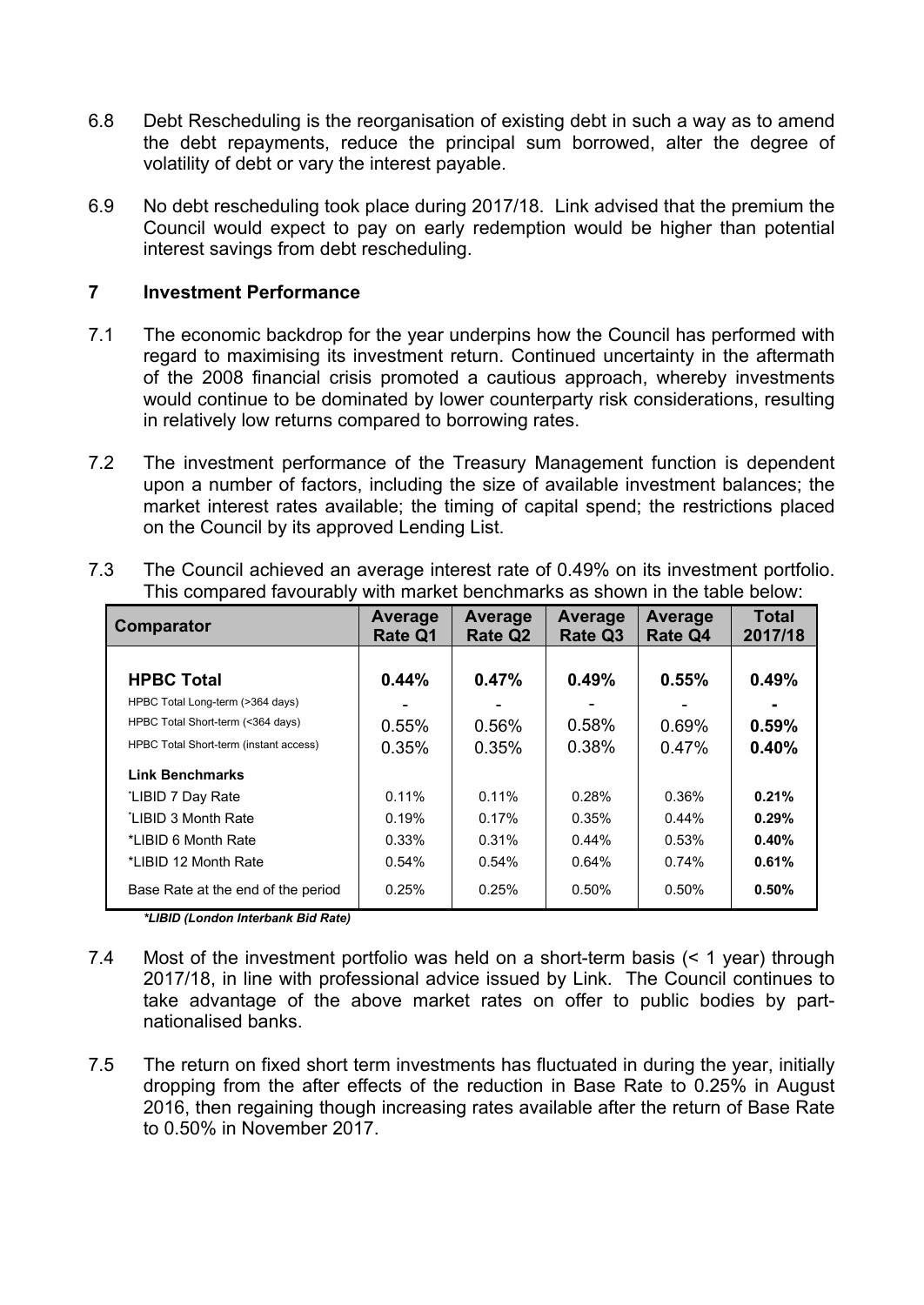#### **8 Investment Portfolio & Interest Yield**

- 8.1 The Council manages its investments in-house, investing only with institutions that meet the Council's approved minimum lending criteria. The Council currently invests for a range of periods from overnight up to 2 years, dependent on cash flows, its interest rate view, the interest rates on offer and durational limits as set out in the Treasury Strategy.
- 8.2 The Lending List is constructed based on credit ratings provided by the three main credit agencies supplemented by additional market data, using the Link Creditworthiness analysis.
- 8.3 Money was invested during the year with 10 institutions. All investments were placed in line with the Council's approved lending limits (see Annex A for current lending limits) and the Treasury Management Strategy.
- 8.4 The table below summarises the institutions that the Council invested funds with during the financial year. It also indicates the average daily investment, interest earned and the associated interest rates. Interest rates vary depending on the length and timing of investments. The investment funds include those held in the Council's instant access accounts. The average daily investment during 2017/18 was £18.7m.

| <b>Financial Institution</b>       | <b>Country of</b><br><b>Domicile</b> | <b>Interest</b><br><b>Earned</b><br>(fs) | <b>Average Daily</b><br><b>Investment (£s)</b> | <b>Rate of</b><br><b>Return</b><br>(%) |
|------------------------------------|--------------------------------------|------------------------------------------|------------------------------------------------|----------------------------------------|
| Santander                          | UK.                                  | 24,262                                   | 3,988,189                                      | 0.61                                   |
| <b>Money Market Funds</b>          | <b>UK</b>                            | 10,086                                   | 3,438,904                                      | 0.29                                   |
| Lloyds Bank                        | <b>UK</b>                            | 17,081                                   | 2,982,877                                      | 0.57                                   |
| <b>Goldman Sachs</b>               | <b>UK</b>                            | 18,920                                   | 2,838,356                                      | 0.67                                   |
| Royal Bank of Scotland             | <b>UK</b>                            | 10,034                                   | 1,402,740                                      | 0.72                                   |
| <b>Bank of Scotland</b>            | <b>UK</b>                            | 5,384                                    | 1,370,364                                      | 0.39                                   |
| <b>NatWest Bank</b>                | <b>UK</b>                            | 771                                      | 1,182,800                                      | 0.07                                   |
| <b>Nationwide Building Society</b> | UK.                                  | 3,470                                    | 1,005,479                                      | 0.35                                   |
| <b>Coventry Building Society</b>   | <b>UK</b>                            | 2,088                                    | 564,384                                        | 0.37                                   |
| Svenska Handelsbanken              | Sweden                               | 153                                      | 61,728                                         | 0.25                                   |
| <b>Total</b>                       |                                      | 92,249                                   | 18,835,821                                     | 0.49                                   |

8.5 The Council earned £92,249 in investment income in 2017/18. This is a surplus of £27,529 against the interest income budget of £64,720: the outturn fluctuated during the year when fixed investment rates dropped following the reduction in the Bank of England Base Rate in August 2016, but was offset by increases following the return to 0.50% in November 2017.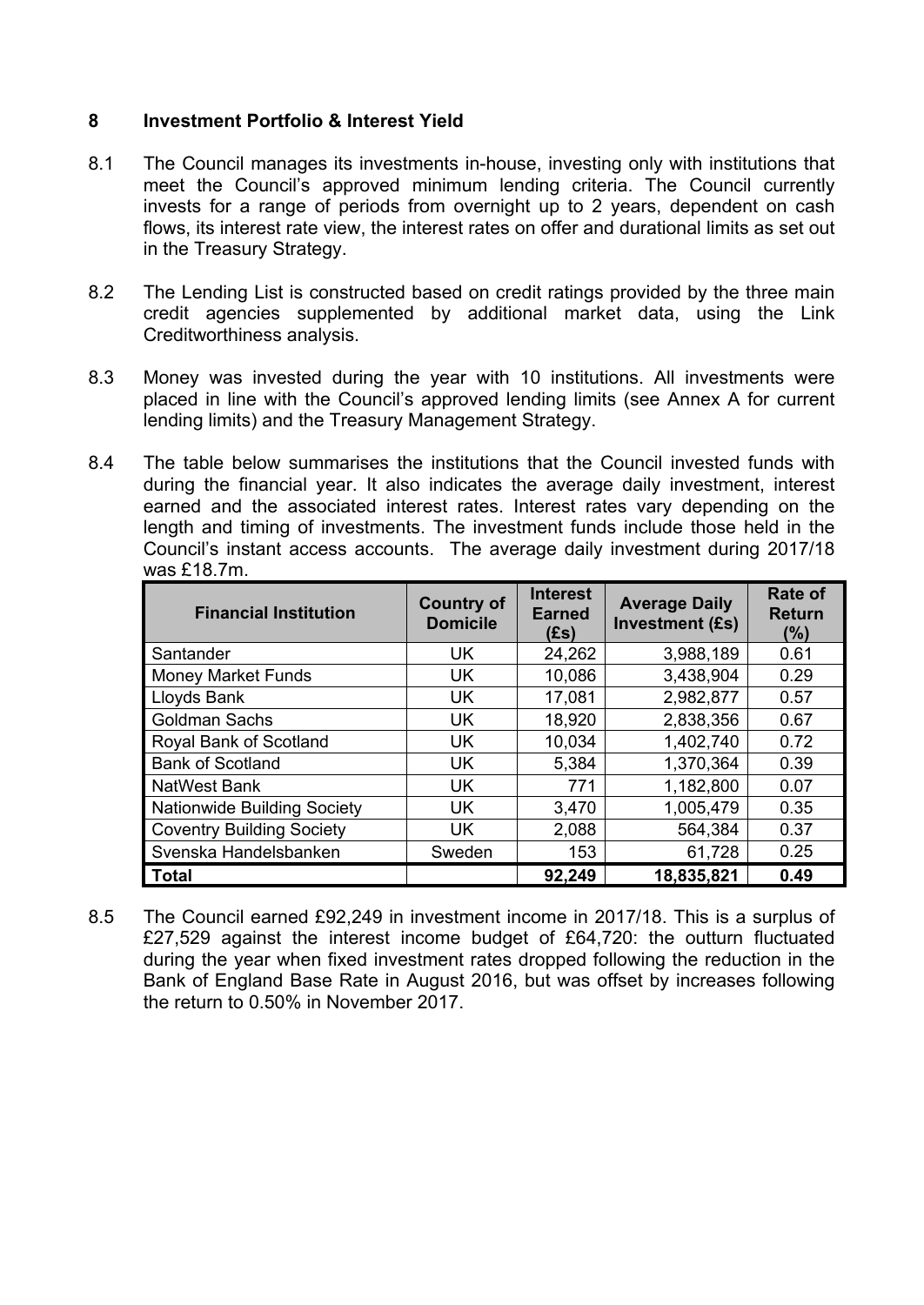| 8.6 | Investments held at the 31st March 2018 are highlighted in the table below: |
|-----|-----------------------------------------------------------------------------|
|     |                                                                             |

|                              | <b>Country</b> |                                 | <b>Principal</b> |
|------------------------------|----------------|---------------------------------|------------------|
| <b>Financial Institution</b> | Οf             | <b>Group / Parent</b>           | <b>Amount</b>    |
|                              | domicile       |                                 | <b>Invested</b>  |
| Santander                    | <b>UK</b>      | Santander                       | £4,000,000       |
| Lloyds Bank                  | UK             | <b>Lloyds Banking Group</b>     | £3,150,000       |
| <b>Goldman Sachs</b>         | <b>UK</b>      | <b>Goldman Sachs</b>            | £2,000,000       |
| Royal Bank of Scotland       | <b>UK</b>      | Royal Bank of Scotland          | £2,000,000       |
| <b>Money Market Funds</b>    | UK             | Money Market Fund               | £1,800,000       |
| <b>NatWest Bank</b>          | UK             | Royal Bank of Scotland          | £797,000         |
|                              |                | <b>Total Principal Invested</b> | £13,747,000      |

8.7 All investments held as at 31st March 2018 are for a period of one year or less. The exposure to fixed and variable interest rates is shown below:

|                   | 31st March<br>2018 Actual |
|-------------------|---------------------------|
| <b>Fixed Rate</b> | £7,150,000                |
| Variable Rate     | £6,597,000                |
| <b>TOTAL</b>      | £13,747,000               |

8.8 As reported during the year, MiFID II (Markets in Financial Instruments Directive II) was introduced on 3<sup>rd</sup> January 2018. These regulations govern the relationship between the Council and financial institutions dealing with borrowing, money markets and tradable instruments (CD's) – simple term deposits are not affected. The Council has opted up to 'professional' client status to continue to deal with the institutions as it did before the regulatory change. There has been little or no effect on the Council aside from the initial paperwork process in opting up.

#### **9 Compliance with Treasury Limits**

9.1 Treasury Limits and Prudential Indicators were set in the 2017/18 Treasury Management Strategy. The full outturn for the Indicators is shown in Annex B.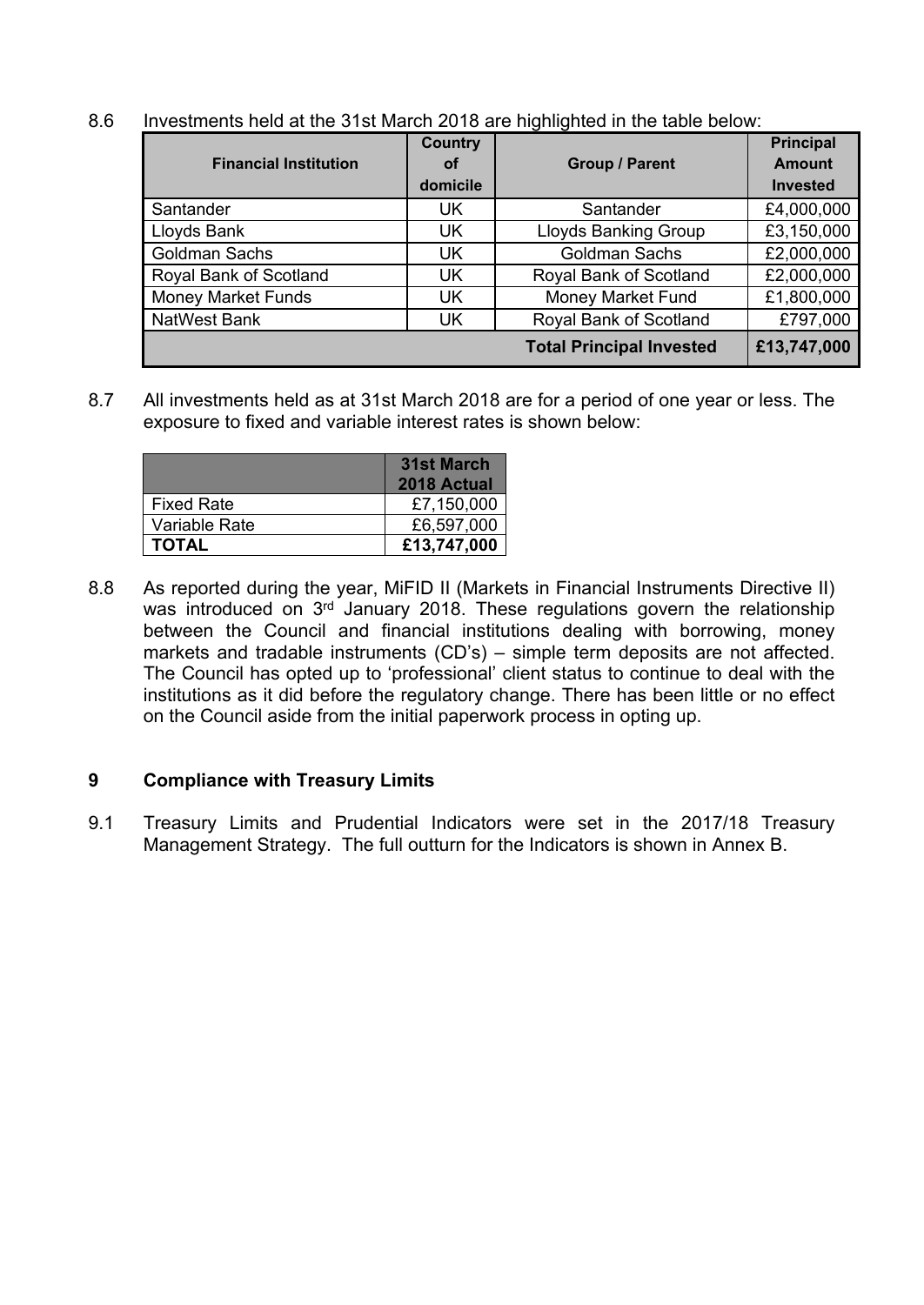### **Current Lending Limits**

#### **UK Banks**

| Category  | <b>Principal Limit</b> | Maximum Length | Portfolio (% of<br>highest balance) |
|-----------|------------------------|----------------|-------------------------------------|
| Purple    | £5.5m                  | Up to 2 years  | 20%                                 |
| Orange    | £4.9m                  | Up to 1 year   | 18%                                 |
| Red       | £4.0m                  | Up to 6 months | 15%                                 |
| Green     | £3.5m                  | Up to 100 days | 13%                                 |
| Yellow**  | £5.5m                  | Up to 5 years  | 20%                                 |
| No Colour | n/a                    | Not to be used | n/a                                 |

#### **International Banks**

| Category   | <b>Principal Limit</b> | Maximum Length | Portfolio (% of<br>highest balance) |
|------------|------------------------|----------------|-------------------------------------|
| Purple     | £4.0m                  | Up to 2 years  | 15%                                 |
| Orange     | £3.3m                  | Up to 1 year   | 12%                                 |
| <b>Red</b> | £2.7m                  | Up to 6 months | 10%                                 |
| Green      | £2.2m                  | Up to 100 days | 8%                                  |
| No Colour  | n/a                    | Not to be used | n/a                                 |

#### **Nationalised Banks**

| Category                                     | Principal<br>Limit | Maximum<br>Length | Portfolio (% of<br>highest balance) |
|----------------------------------------------|--------------------|-------------------|-------------------------------------|
| <b>Blue</b>                                  | £5.5m              | Up to 1 year      | 20%                                 |
| NatWest (the Council's main<br>bank account) | £8.2m              | Up to 1 year      | 30%                                 |

#### **Group Limits**

| Category    | Portfolio (% of<br>highest<br>balance*) | <b>Individual</b><br><b>Principal Limit</b> | <b>Portfolio %</b><br>increased by<br>50% | <b>Group Principal</b><br>Limit |
|-------------|-----------------------------------------|---------------------------------------------|-------------------------------------------|---------------------------------|
| <b>Blue</b> | 20%                                     | £5.5m                                       | 30%                                       | £8.2m                           |
| Purple      | 20%                                     | £5.5m                                       | 30%                                       | £8.2m                           |
| Orange      | 18%                                     | £4.9m                                       | 27%                                       | £7.4m                           |
| <b>Red</b>  | 15%                                     | £4.0m                                       | 23%                                       | £6.3m                           |
| Green       | 13%                                     | £3.5m                                       | 20%                                       | £5.5m                           |

#### **Money Market Funds**

£4.9m for up to 1 year per fund (£6.3m maximum overall)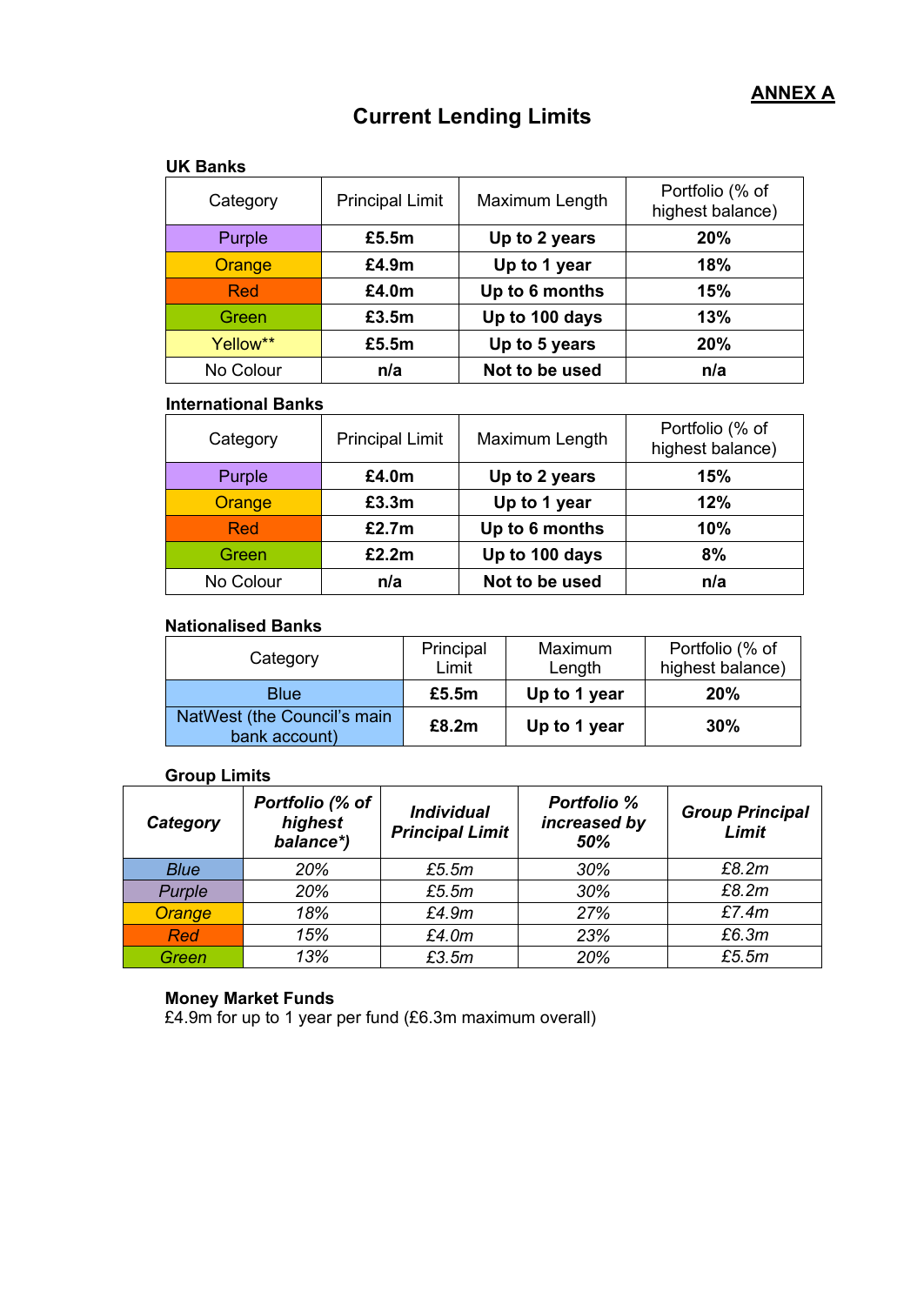#### **ANNEX B**

| <b>PRUDENTIAL INDICATORS</b>                                                                                                    | 2017/18         | 2017/18                              |
|---------------------------------------------------------------------------------------------------------------------------------|-----------------|--------------------------------------|
|                                                                                                                                 | <b>Strategy</b> | <b>Provisional</b><br><b>Outturn</b> |
|                                                                                                                                 | £'000           | £'000                                |
| <b>Capital Expenditure</b>                                                                                                      |                 |                                      |
| General Fund                                                                                                                    | 5,865           | 3,348                                |
| HRA                                                                                                                             | 3,936           | 3.125                                |
| Total                                                                                                                           | 9,801           | 6,473                                |
| Ratio of financing costs to net revenue stream                                                                                  |                 |                                      |
| <b>General Fund</b>                                                                                                             | 16%             | 13%                                  |
| HRA                                                                                                                             | 15%             | 14%                                  |
| <b>Gross borrowing requirement</b>                                                                                              |                 |                                      |
| Total Gross Borrowing (31 <sup>st</sup> March)                                                                                  | 78,863          | 72,112*                              |
| 2017/18 borrowing requirement                                                                                                   | 4,752           | 2,607                                |
| *includes £286,000 of Finance Lease liabilities                                                                                 |                 |                                      |
|                                                                                                                                 |                 |                                      |
| <b>Capital Financing Requirement as at 31 March</b>                                                                             |                 |                                      |
| General Fund                                                                                                                    | 25,779          | 23,446                               |
| <b>HRA</b>                                                                                                                      | 55,859          | 55,859                               |
| <b>TOTAL</b>                                                                                                                    | 81,638          | 79,305                               |
|                                                                                                                                 |                 |                                      |
| Annual change in Capital Financing Requirement                                                                                  |                 |                                      |
| General Fund                                                                                                                    | 3,913           | 1,771                                |
| HRA                                                                                                                             | (1,249)         | (1,249)                              |
| Total                                                                                                                           | 2,664           | 522                                  |
| Decreases resulting from MRP payments being greater than financing requirement                                                  |                 |                                      |
| Incremental impact of capital investment decisions on<br><b>Council Tax Band D equivalent</b>                                   |                 |                                      |
| Actual compared to Feb 17 Budget Strategy                                                                                       | £1.23           | (E0.13)                              |
| Reduction in impact due to lower than budgeted capital expenditure and under borrowed position,<br>funded by internal borrowing |                 |                                      |
| Incremental impact of capital investment decisions on<br><b>Housing Rent per week</b>                                           |                 |                                      |
| Actual compared to Feb 17 Budget Strategy                                                                                       | (E0.01p)        | (E0.05p)                             |
| Reduction in impact due to lower than budgeted capital spend - reduced impact on investment<br>balances                         |                 |                                      |